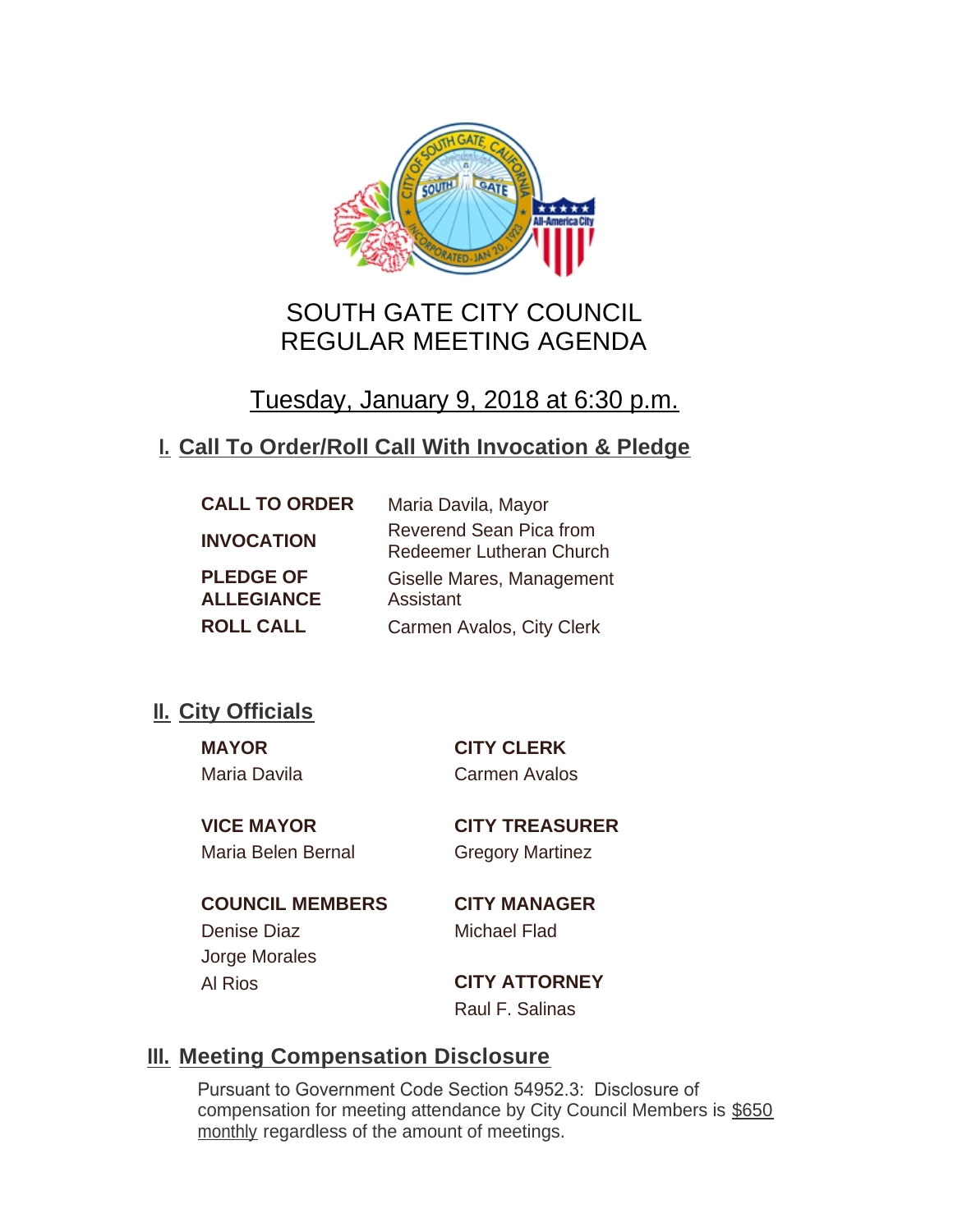## **IV. Public Hearings**

### **1. Live Entertainment And Dancing Permits For The Hound Bar Located At 4626 Firestone Boulevard And Consideration Of Conditions**

The City Council will conduct a Public Hearing to consider approving the permits for The Hound Bar to have live entertainment and dancing at 4626 Firestone Boulevard subject to the conditions set forth in the permits and any limitations and/or conditions the City Council may wish to impose. (CD)

Documents:

### [ITEM 1 REPORT 01092018.PDF](http://cityofsouthgate.org/AgendaCenter/ViewFile/Item/5244?fileID=11191)

### **2. Ratification Of Grant Agreement With The Office Of Traffic Safety For Police Personnel Overtime, Training And Equipment**

The City Council will conduct a Public Hearing to consider: (PD)

a. Authorizing utilization of the 2017 Selective Traffic Enforcement Program Grant Funds in the amount of \$130,000 from the State of California Office of Traffic Safety (OTS) for personnel overtime, training and equipment;

b. Ratifying the Grant Agreement (**Contract**  ) with the OTS, Grant Number PT18138;

c. Authorizing the Mayor to execute the Grant Agreement in a form acceptable to the City Attorney;

d. Increasing the Fiscal Year 2017/18 revenue projection in the OTS Grant Fund, Account No. 231-4624 to \$130,000; and

e. Appropriating \$130,000 to the Fiscal Year 2017/18 OTS Grant Fund budget as follows: \$118,595 in Account No. 231-556-21-5111, \$7,831 in Account No. 231-556-21-6204 and \$3,574 in Account No. 231-556-21-6340.

Documents:

#### [ITEM 2 REPORT 01092018.PDF](http://cityofsouthgate.org/AgendaCenter/ViewFile/Item/5245?fileID=11192)

## **Comments From The Audience V.**

During this time, members of the public and staff may address the City Council regarding any items within the subject matter jurisdiction of the City Council. Comments from the audience will be limited to five (5) minutes per speaker; unless authorized by the Mayor, the time limit may not be extended by utilizing another member's time. There will be no debate or action on items not listed on the agenda unless authorized by law.

Note: The City Council desires to provide all members of the public with the opportunity to address the Council. Nevertheless, obscene language, comments intended to disrupt or interfere with the progress of the meeting or slanderous comments will not be tolerated and may result in ejection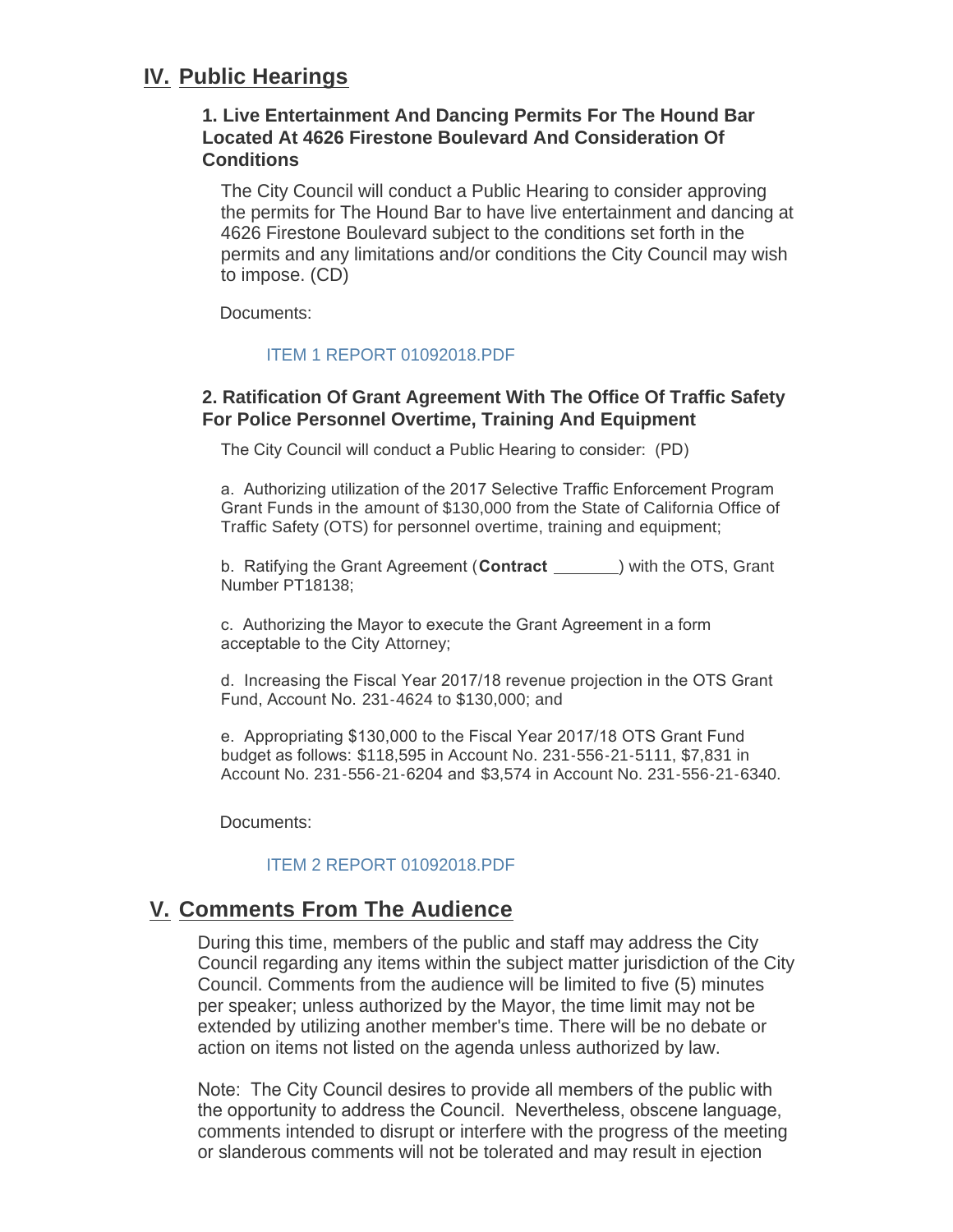or slanderous comments will not be tolerated and may result in ejection  $\mathcal{L}_\mathcal{F}$ and/or may constitute a violation of South Gate Municipal Code Section 1.04.110.

## **Reports And Comments From City Officials VI.**

During this time, members of the City Council will report on matters pertaining to their service on various intergovenmental boards and commissions as a representative of the City pursuant to Assembly Bill 1234. City Council Members will also have an opportunity to comment on matters not on the agenda.

Following the City Council Members, reports and comments will be heard by the City Clerk, City Treasurer, City Manager and Department Heads.

## **Consent Calendar Items VII.**

Agenda Items **3, 4, 5 and 6** are consent Calendar Items. All items including Ordinances, Resolutions and Contracts, may be approved by adoption of the Consent Calendar, individually and collectively by one (1) motion. There will be no separate discussion of these items unless Members of the City Council, the public, or staff request that specific items be removed from the Consent Calendar for separate discussion and action.

Any Motion to introduce or adopt an Ordinance on the Consent Calendar shall be: (1) a motion to waive the reading of the Ordinance and introduce the Ordinance or (2) a motion to waive the reading of the Ordinance and adopt the Ordinance, as appropriate.

**3. Resolution Amending The Fiscal Year 2017/18 Municipal Budget And Local Streets And Roads Funding Program Project List, To Program \$932,684 In Senate Bill 1 Funds For The Firestone Boulevard Regional Corridor Capacity Enhancement Project, City Project No. 476-TRF**

The City Council will consider adopting a **Resolution**  amending the Fiscal Year 2017/18 Municipal Budget and Local Streets and Roads Funding Program Project List, to program \$932,684 in Senate Bill I Funds for the Firestone Boulevard Regional Corridor Capacity Enhancement Project, City Project No. 476-TRF. (PW)

Documents:

### [ITEM 3 REPORT 01092018.PDF](http://cityofsouthgate.org/AgendaCenter/ViewFile/Item/5255?fileID=11200)

### **4. Proposal To Increase The Scope Of Work And Budget On The City Hall Interior Remodel, City Project No. 567-ARC, To Address Issues Of Deferred Maintenance, Operational Efficiency, Customer Service And Safety**

The City Council will consider: (PW)

a. Approving Amendment No. 2 to Contract No. 3319 with FMI Office Space Development, LLC., to fund additional improvements proposed for the City Hall Interior Remodel, City Project No. 567-ARC, in an amount not-to-exceed \$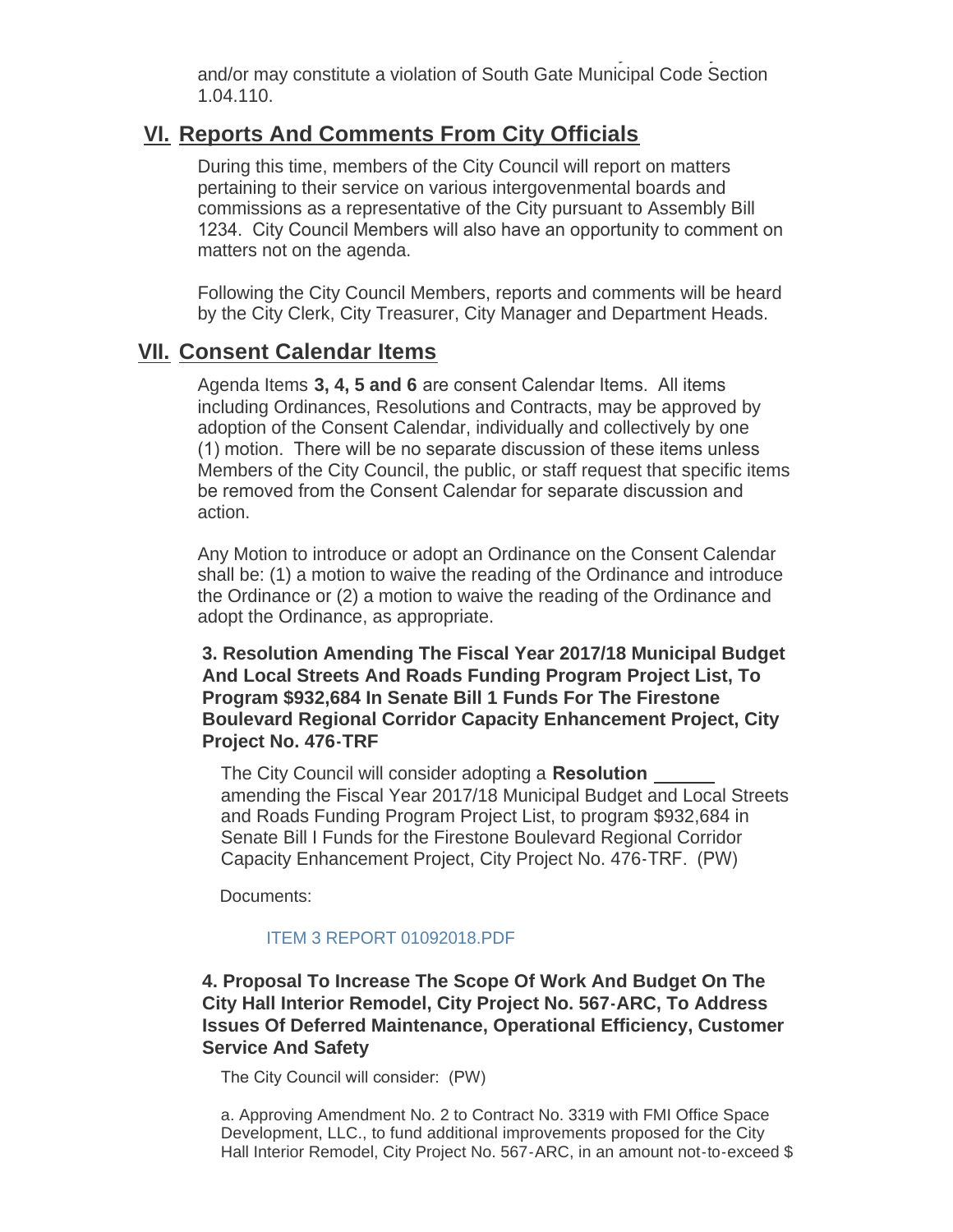228,982;

b. Transferring \$272,000 in General Funds from the Building and Infrastructure Maintenance Fund to the City Hall Interior Remodel, City Project No. 567-ARC (Account No. 311-790-49-9906), as necessary to fully fund the project; and

Hall Interior Remodel, City Project No. 567-ARC, in an amount not-to-exceed \$

c. Authorizing the Mayor to execute Amendment No. 2 in a form acceptable to the City Attorney.

Documents:

#### [ITEM 4 REPORT 01092018.PDF](http://cityofsouthgate.org/AgendaCenter/ViewFile/Item/5254?fileID=11198)

### **5. Agreement With Transtech Engineering, Inc., For Construction Management Services For The Safe Routes 2 Schools, Cycle 10, Near South Gate Middle School**

The City Council will consider: (PW)

a. Approving an Agreement (Contract <u>equal</u>) with Transtech Engineering, Inc., to provide construction management services for the Safe Routes to School, Cycle 10, in the vicinity of South Gate Middle School, City Project No. 481-TRF, State Project No. SR2SL-5257(031), in an amount not-to-exceed \$87,890; and

b. Authorizing the Mayor to execute the Agreement in a form acceptable to the City Attorney.

Documents:

#### [ITEM 5 REPORT 01092018.PDF](http://cityofsouthgate.org/AgendaCenter/ViewFile/Item/5251?fileID=11197)

### **6. Tentative Agreement For A Successor Memorandum Of Understanding With The South Gate Division Management Association; And Adopt Resolution Approving The Pay Tables**

The City Council will consider: (ADMIN SVCS)

a. Approving a Tentative Agreement (**Contract** \_\_\_\_\_) for a Successor Memorandum of Understanding with the South Gate Division Management Association; and

b. Adopting a **Resolution**  Approving Pay Tables for the South Gate Division Management Association.

Documents:

[ITEM 6 REPORT 01092018.PDF](http://cityofsouthgate.org/AgendaCenter/ViewFile/Item/5246?fileID=11193)

## **Reports, Recommendations And Requests VIII.**

**7. Agreement With JWA Urban Consultants, Inc., To Provide Grant Coordination And Management Services For The CDBG/HOME Program**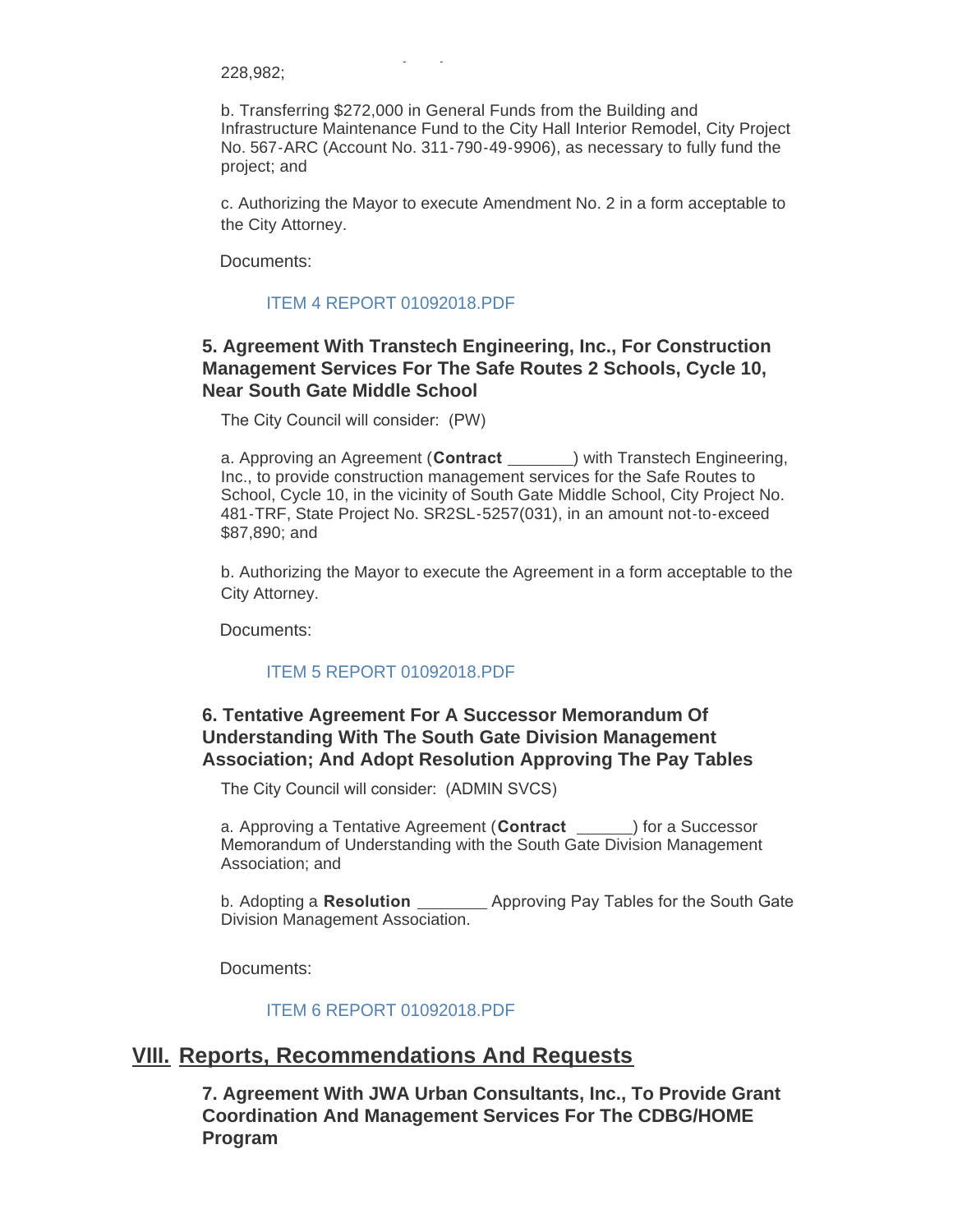The City Council will consider: (CD)

a. Approving an Agreement (**Contract** ) with JWA Urban Consultants, Inc. to provide grant coordination and management services for the CDBG / HOME Programs in the amount not to exceed \$65,000 annually for a threeyear term; and

b. Authorizing the Mayor to execute the Agreement in a form acceptable to the City Attorney.

Documents:

#### [ITEM 7 REPORT 01092018.PDF](http://cityofsouthgate.org/AgendaCenter/ViewFile/Item/5247?fileID=11194)

### **8. South Gate Safe Routes To School Plan**

The City Council will consider receiving and filing the Safe Routes to School Plan thereby authorizing its use as the planning document to encourage students walking and biking to school. (PW)

Documents:

#### [ITEM 8 REPORT 01092018.PDF](http://cityofsouthgate.org/AgendaCenter/ViewFile/Item/5256?fileID=11201) [UPDATED ROUTE MAP APPENDIX H 01-08-2017.PDF](http://cityofsouthgate.org/AgendaCenter/ViewFile/Item/5256?fileID=11220)

### **9. South Gate Police Department Services And Staffing Levels Report**

The City Council will consider receiving and filing the South Gate Police Department services and staffing levels report. (PD)

Documents:

#### [ITEM 9 REPORT 01092018.PDF](http://cityofsouthgate.org/AgendaCenter/ViewFile/Item/5248?fileID=11195)

#### **10. Warrant Register For December 26, 2017 And January 9, 2018**

The City Council will consider: (ADMIN SVCS)

a. Ratifying the Warrants for December 26, 2017; and

b. Approving the Warrants and Cancellations for January 9, 2018.

Total of Checks: \$3,913,548.12 Voids \$ (3,795.44) Total of Payroll Deductions: \$ (683,612.73) Grand Total: \$3,226,139.95

Cancellations: 74562, 74688 and Various Stale Dated Checks as Listed in the Staff Report.

Documents:

#### [ITEM 10 REPORT 01092018.PDF](http://cityofsouthgate.org/AgendaCenter/ViewFile/Item/5249?fileID=11196)

## **IX. Adjournment**